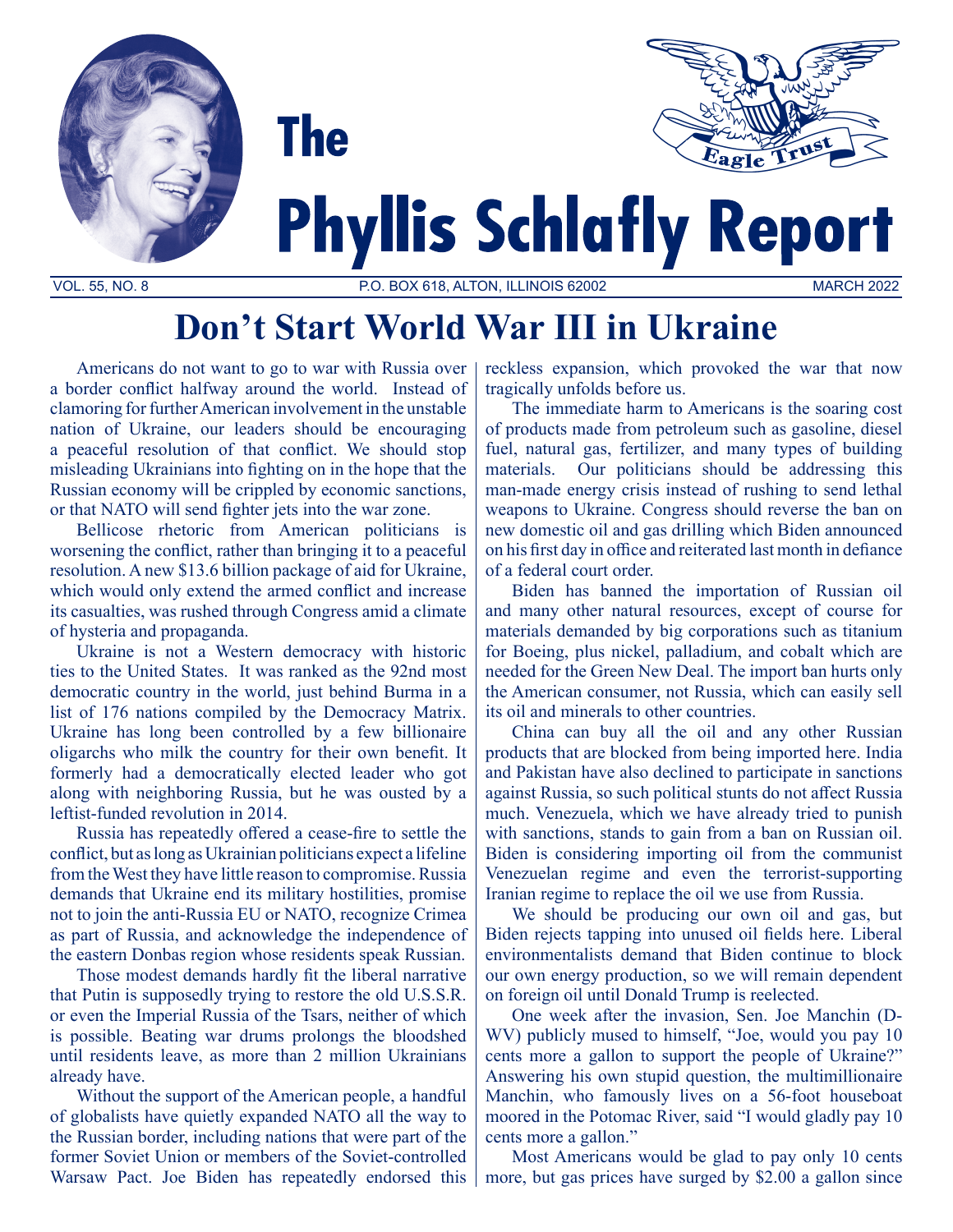the last election, while the price of diesel fuel is up by \$2.50 a gallon. Truckers, farmers, and other hard-working Americans cannot afford to fill up the big rigs they need to produce and deliver the food and supplies that we all depend on every day.

Not only dollars are at stake in Biden's misguided approach. Lives are lost when Congress pours kerosene on the fire in Ukraine.

Most worrisome are the irresponsible calls to send American fighter jets to Ukraine, or to Poland in a threeway deal to replace older fighter jets that Poland would send to Ukraine. This would merely escalate the war and spread it to NATO member countries that we have unwisely promised to defend.

Unnecessary wars are good only for the media, weapons manufacturers, and pompous politicians, most of whom never served in combat themselves. Merely six months after the end of our 20-year war in Afghanistan, Americans must oppose entanglement by globalists in another war in a faraway land that we never promised to defend.

## **Deep State Debacle in Ukraine**

Europeans do not want to merge with Ukraine, just as Americans do not want to be allied with that country through common membership in NATO. Yet the Deep State pressed ahead for this fantasy until a horrible conflagration ignited.

This is the so-called New World Order that leads nations into wars. In the United States and western Europe, the unelected officials who comprise the Deep State think they can force global alliances that are contrary to millennia of bonds and cultures.

On February 28, Ukrainian President Zelensky announced his new application to become a member of the European Union, in defiance of Russian opposition. Zelensky requested immediate admission at a time when millions were praying for a de-escalation in hostilities.

The Deep State has wrongly promoted the European Union for everyone on the continent, as if its purpose were to have as many members as possible without regard to the resultant conflicts. The United Kingdom famously voted to leave the EU after its Brussels-based bureaucrats repeatedly opposed Britain's national interest.

Ukraine does not qualify for membership in either NATO or the EU, whose current members rightly oppose the admission of Ukraine. Yet both organizations are controlled by unaccountable bureaucrats who feel they do not need the consent of nations they purport to represent.

European Council President Charles Michel encouraged Zelensky's ill-advised application by saying, "It is a crucial moment to close the long-standing discussion once and for all and decide on Ukraine's membership in the EU." The EU thereby engages in global governance without regard to the sovereign national interests of its current members in Europe or partners in the United States.

Bill Clinton promoted global government as a "web of institutions and arrangements" that seek expanding NATO eastward. Russian President Vladimir Putin repeatedly warned that he would not allow the former Soviet republics of Ukraine and Georgia to join NATO, but Deep Staters in our own State Department pressed for that war-inducing strategy anyway.

The European Council President Michel irresponsibly fanned the flames of war further by declaring, "Ukraine and its people are family. Further concrete support is on its way."

Ukraine is family, to Russia, in language, culture, ethnicity, religion, and geography. Attempts by European Deep Staters to bring Ukraine into the European Union are merely incitement for Russia and its allies to prevent it.

The United Nations estimates that 5 million refugees will flee from Ukraine, which is more than 10% of its population. They are flooding into neighboring countries that are already struggling to meet the needs of their own citizens.

This dwarfs the previous record for refugee migration into Europe, which was set in 2015 when 1.3 million Syrian, Afghan, and other refugees sought asylum. Germany absorbed many of them and subsequently Trump had to angrily confront the German chancellor for failing to pay its share of NATO expenses.

Neither European countries nor the United States can cope with the expected influx of refugees from Ukraine. Already more than 2.5 million Ukrainians have left home with little more than a bag over their shoulder, expecting housing, food, and energy from the country they enter.

Hungary had built a border fence against prior refugees, while Poland began construction of a border wall to block more asylum seekers from entering through Belarus. Europe's initial enthusiasm for accepting refugees from Ukraine may wane if the numbers grow as large as some predict. Moreover, the European countries accepting the Ukrainian refugees have allowed themselves to become dependent on Russia for their energy, after refusing to develop their own energy resources.

Sen. Josh Hawley (R-MO) has just introduced the American Energy Independence Act (S. 3714). If Biden and the radical environmentalists would get out of the way, we could be exporting energy to our European allies to alleviate their dependency on Russia.

Coincidentally, on February 28 the U.S. Supreme Court heard arguments in an historic energy appeal by West Virginia, during which justices were skeptical of regulations imposed by the EPA on energy. The obsession by some with unproven claims of man-made global warming should be sorted out in Congress, not by unelected federal agency bureaucrats.

World War I was caused by a similar web of entanglements and alliances that drew everyone and his neighbor into the worst war ever known. Nothing was accomplished by that war except to impoverish European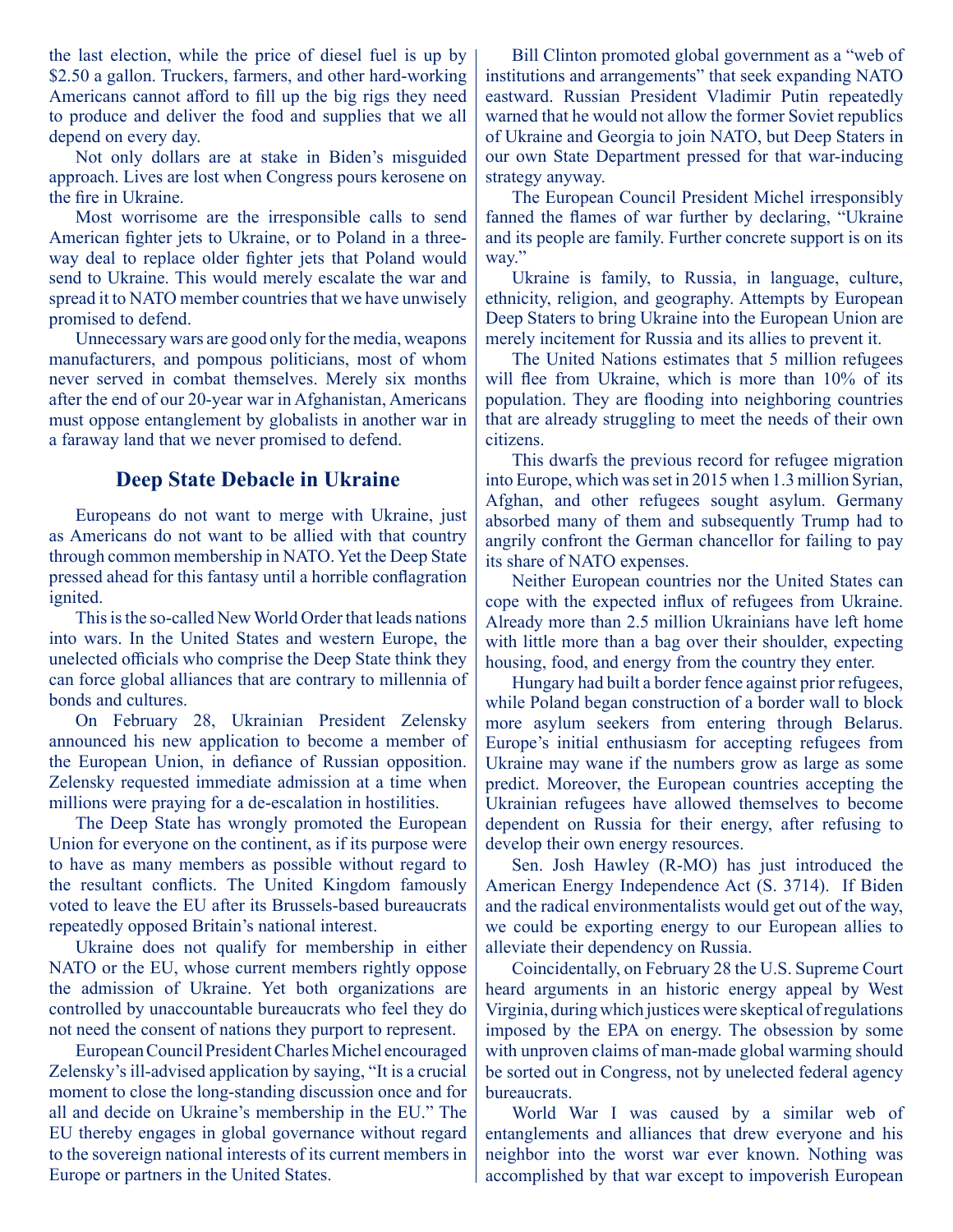countries and enable fascism to exploit the poverty left in the wake of that so-called Great War.

Illustrating how clueless the Biden Administration is, two days before Russian tanks rolled into Ukraine John Kerry delivered a speech in Egypt on what he views as a much bigger crisis: a projected increase of 1.5 degrees Celsius in the earth's temperature over the next 30 years. This former Democratic presidential nominee had traveled to Egypt (by private jet, of course) as Joe Biden's Special Presidential Envoy for Climate.

# **NATO Has Run Out of Gas**

Many Americans experienced an involuntary polar plunge last month, as temperatures across the northern plains dropped by as much as 50 degrees, just as war broke out on the other side of the world. This was a timely reminder of how important affordable energy sources are.

Europe is weak because it is in the grip of an energy crisis with some prices soaring tenfold in the last two years. Europe depends for nearly 30% of its oil and gas supplies on Russia, while German manufacturing is particularly dependent for energy on Russia after environmentalists forced Germany to dismantle all 17 of its nuclear power plants that did not even contribute to any climate change.

So the announcement in February that there would be no pre-invasion sanctions against Russia was not a surprise. If Russia further rations its energy shipments, Europe may struggle to survive a harsh winter.

President Trump achieved oil independence for the United States for the first time in more than a half-century, but Biden has made us dependent on foreign oil again. Biden reinstated Obama's phony "social cost of carbon" theory, which places a prohibitively high price on each ton of carbon dioxide released by an energy-related activity.

There is no credible evidence supporting such a "social cost of carbon," which the good Louisiana Attorney General Jeff Landry has appropriately referred to as "voodoo economics." He pointed out that Congress never authorized the Environmental Protection Agency to issue regulations based on such an arbitrary estimate.

Louisiana prevailed on February 11 by persuading a federal court there to order the Biden Administration to stop using this imaginary concept to interfere with oil and gas drilling. Our country depends on new drilling to ensure our continued energy independence, and to supply our allies so that they are not dependent on Russia.

Louisiana was joined by Attorneys General representing the states of Alabama, Florida, Georgia, Kentucky, Mississippi, South Dakota, Texas, West Virginia, and Wyoming. Other states that are not big energy suppliers, such as Missouri, probably also agree with this legal challenge.

Trump-appointed federal district judge James Cain sided with the states, and ordered the government to reverse its arbitrary suspension of oil and gas drilling on federally controlled land and waters. The Biden Administration vowed to appeal, but the conservative U.S. Court of Appeals for the Fifth Circuit in New Orleans is unlikely to reverse this good decision.

Indeed, this is the second federal judge to rule against the interference with energy production by the Biden Administration. Last year another federal judge in Louisiana ordered Biden to allow gas and oil drilling to move forward.

With gasoline prices skyrocketing to \$6 per gallon in some parts of our country, and more than \$7.50 per gallon in England, environmentalists' interference with energy production is causing poverty and inflation. As Trump mocked liberals at one of his rallies this year, a debatable slight future rise in sea levels is not a valid reason to block American energy production and use now.

But rather than comply with the court ruling of February 18, the Biden Administration responded by suspending all new permits and leases for oil and gas drilling on all federal lands. As the federal government owns nearly half of all the land in 11 energy-rich Western states, Biden's moratorium on drilling essentially halts new energy production.

The federal government controls 640 million acres of public land in our country, and its interference with energy development on that land is what drives up our energy costs and dependency on foreign suppliers. We can survive without foreign energy, thanks to Trump, but our allies cannot.

Biden's suspension of all new drilling on federal land is as shocking as if Biden were to block the midterm elections because he did not like a judge's ruling about it. The federal judge in Louisiana should respond by holding Biden in contempt of court.

Immediately a U.S. Senator from Wyoming, Cynthia Lummis, criticized Biden for interfering with the economy in her energy-producing state. Liz Cheney (R-WY) purports to be the congresswoman representing that same state, but she failed to speak out as Sen. Lummis did.

Sen. Lummis pointed out that Biden "has prioritized the agenda of radical environmentalists in his administration over the needs of people in Wyoming and the rest of the country." She added that the Biden Administration made "a conscious decision to continue to attack Wyoming and our domestic energy industry in favor of progressive, unrealistic climate policies."

Gasoline prices increased 18 times in just the first 3 weeks of February in San Diego County, California. But rather than address that by allowing new drilling, Biden blusters that NATO will inflict tremendous hardship on energy exporter Russia despite Europe's dependency on Russian energy.

The real "social cost of carbon" is an unnecessary dependency on foreign countries for energy. A NATO that has run out of gas is useless to protect America's values and interests.